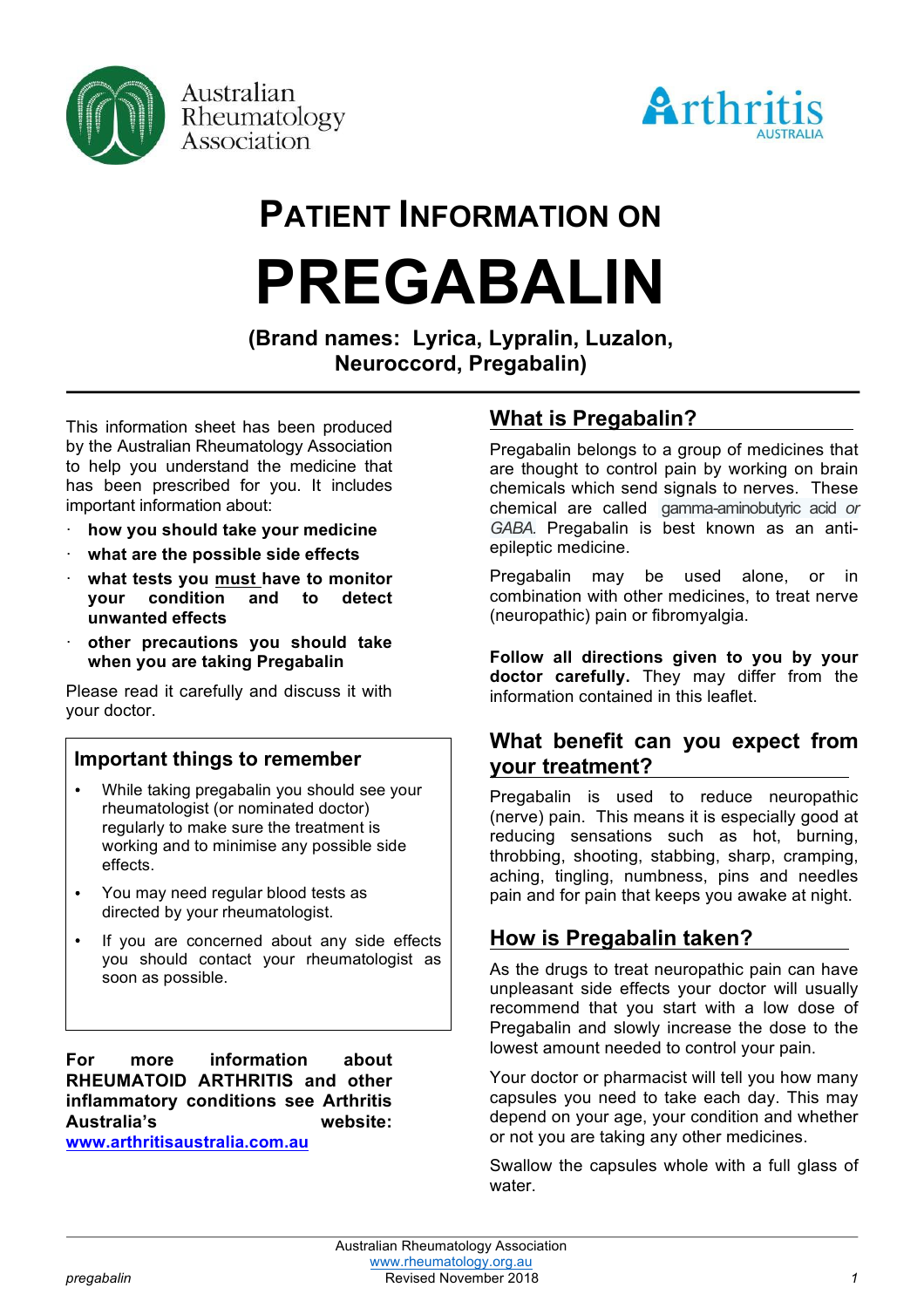## *When should it be taken?*

Pregabalin is usually taken in two divided doses, so morning and evening, it can sometimes also be as three diced doses, with a dose in the middle of the day.

It does not matter if you take this medicine before or after food.

**Take your medicine at about the same time each day.** Taking it at the same time each day will have the best effect. It will also help you remember when to take it.

#### *What is the dosage?*

Pregabalin comes in different strength capsules. The initial dose may be 25 to 75mg a day increasing every three to seven days. The lowest possible to control your pain will be used. The usual maintenance daily dose range is 150 mg per day to 600 mg per day given in two or three divided doses.

#### *Can other medicines be taken with Pregabalin?*

The absorption of Pregabalin is affected by certain indigestion/antacid mixtures.

Tell your doctor if you are taking any other medicines, including medicines that you buy at the chemist, supermarket or health food shop.

Your doctor or pharmacist can tell you what to do if you are taking any other medicines.

Pregabalin is sometimes used with other pain relieving medications.

#### *How long is the treatment continued?*

Treatment with Pregabalin is continued indefinitely as long as it is effective and as long as no serious side effects occur.

If you stop Pregabalin treatment for more than a few weeks there is a risk that your condition may worsen. Continue with your treatment unless advised by your doctor or unless side effects develop.

If you have an illness that makes you unwell enough to change plans for the day (e.g. gastroenteritis or fever), it is reasonable to miss the weekly dose until you have recovered.

## **Are there any side effects?**

You might experience side effects with your treatment. Tell your doctor if you are concerned about possible side effects.

A reduction in dose may minimise side effects so that you can continue to take the treatment. Your doctor will advise on any dose changes that are necessary.

#### *Most common possible side effects*

This list includes the more common side effects of pregabalin, they are usually mild and shortlived.

- feeling tired or drowsy
- increase in weight
- dizziness
- constipation
- diarrhoea
- nausea
- headache
- unsteadiness when walking, reduced coordination, shaking or tremors
- dry mouth
- blurred or double vision.

#### *Less common or rare possible side effects*

Contact your doctor if you suspect one of these adverse reaction:

- unusual changes in mood or behaviour
- signs of new or increased irritability or agitation
- signs of depression
- swelling of the hands, ankles or feet
- enlargement of breasts
- unexplained muscle pain, tenderness and weakness
- passing little to no urine.

#### *Very rare possible side effects*

Contact your doctor if you notice any of the following:

- shortness of breath, swelling of the feet and legs, weight increase due to fluid build-up
- irritated red eyes that are sensitive to light
- sudden signs of allergy such as rash, itching or hives, swelling of the face, lips, tongue or other parts of the body, shortness of breath, wheezing or difficulty breathing.

#### *More information about possible side effects*

Information that comes with your Pregabalin medicine describes in detail potential serious side effects that may occur.

Talk to your doctor or pharmacist if you have concerns about any possible side effects.

## **What precautions are necessary?**

There have been reports of heart failure in some patients when taking Lyrica; these patients were mostly elderly with cardiovascular conditions. Before taking this medicine, you should tell your doctor if you have a history of heart disease.

#### *Blood tests*

Blood tests are not routinely required for this medication